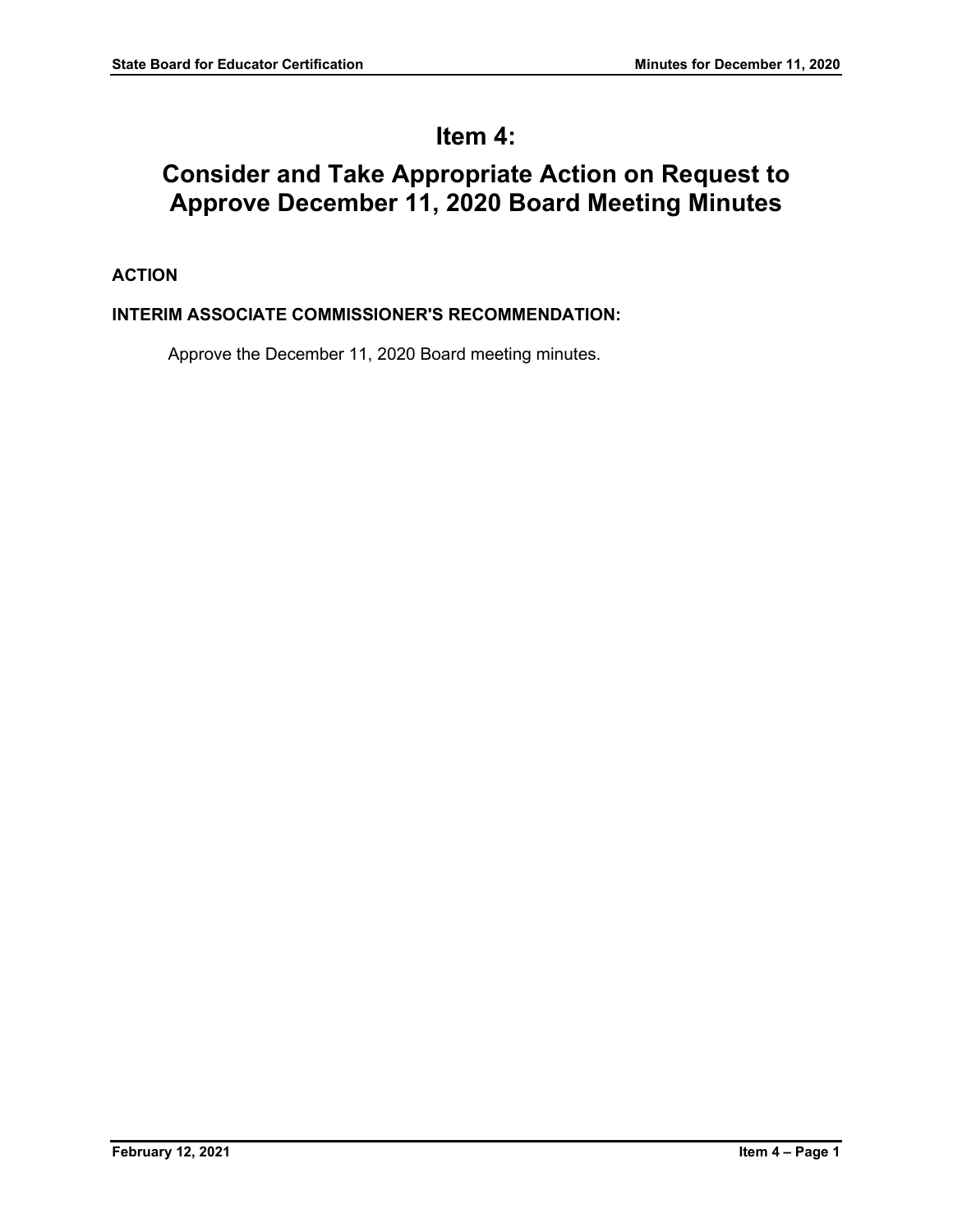# **STATE BOARD FOR EDUCATOR CERTIFICATION MEETING AGENDA**

# **DECEMBER 11, 2020 AT 8:30 AM VIRTUAL MEETING (LIVESTREAM ON [ADMINMONITOR.COM\)](http://www.adminmonitor.com/tx/tea/)**

**Due to Governor Greg Abbott's March 13, 2020 proclamation of a state of disaster affecting all counties in Texas due to the Coronavirus (COVID-19) and the Governor's March 16, 2020 suspension of certain provisions of the Texas Open Meetings Act, the December 11, 2020 meeting of the State Board for Educator Certification will be held by video conference call, as authorized under Texas Government Code section 551.125.**

**Members of the public will have access to this meeting by watching the livestream on the Admin Monitor website: [http://www.adminmonitor.com/tx/tea/.](http://www.adminmonitor.com/tx/tea/) Members of the public will have a means to participate in this meeting, by video conference call, by signing up for public comment. Information regarding registering for public comment can be found at: [https://tea.texas.gov/about-tea/leadership/state-board-for-educator-certification/sbec](https://nam10.safelinks.protection.outlook.com/?url=https%3A%2F%2Ftea.texas.gov%2Fabout-tea%2Fleadership%2Fstate-board-for-educator-certification%2Fsbec-meetings&data=02%7C01%7CKatelin.Allen%40tea.texas.gov%7C33f09bed51314321053e08d7e6d36cb5%7C65d6b3c3723648189613248dbd713a6f%7C0%7C0%7C637231668044732631&sdata=p8LIEPR4IIZEJnEdirrTXTHGHIbtX2MWtvumJv7Tzho%3D&reserved=0)[meetings.](https://nam10.safelinks.protection.outlook.com/?url=https%3A%2F%2Ftea.texas.gov%2Fabout-tea%2Fleadership%2Fstate-board-for-educator-certification%2Fsbec-meetings&data=02%7C01%7CKatelin.Allen%40tea.texas.gov%7C33f09bed51314321053e08d7e6d36cb5%7C65d6b3c3723648189613248dbd713a6f%7C0%7C0%7C637231668044732631&sdata=p8LIEPR4IIZEJnEdirrTXTHGHIbtX2MWtvumJv7Tzho%3D&reserved=0) An electronic copy of the agenda and meeting materials is now available at [https://tea.texas.gov/about-tea/leadership/state-board-for-educator-certification/sbec](https://tea.texas.gov/about-tea/leadership/state-board-for-educator-certification/sbec-meetings)[meetings.](https://tea.texas.gov/about-tea/leadership/state-board-for-educator-certification/sbec-meetings) A recording of the meeting will be available on the Admin Monitor's website after the meeting.**

**The Board will meet virtually and after determining the presence of a quorum, deliberate and possibly take formal action, including emergency action, on any of the following agenda items:**

#### **Moment of Silence**

#### **Pledge of Allegiance**

#### **1. Call to Order**

The State Board for Educator Certification (SBEC) convened its virtual meeting at 8:33 AM on Friday, December 11, 2020 via Zoom Meetings.

Present: Ms. Rohanna Brooks-Sykes, Dr. Arturo Cavazos, Mr. Tommy Coleman, Ms. Julia Dvorak, Ms. Emily Garcia, Dr. John Kelly, Dr. Andrew Lofters, Ms. Courtney MacDonald, Ms. Shareefah Mason, Ms. Kelvey Oeser, Dr. Alma Rodriguez, Mr. Jose Rodriguez, Ms. Jean Streepey, and Dr. Laurie Turner.

Absent: Ms. Sandie Mullins

#### **2. Associate Commissioner's Comments Regarding the SBEC Agenda**

Associate Commissioner Ryan Franklin welcomed and thanked the Board for participating in the virtual meeting. Mr. Franklin recognized and thanked the Board and educators for their continued efforts during the COVID-19 pandemic in the 2020 school year. Mr. Franklin pointed out the smaller SBEC agenda, citing the Legislative Session and staff structuring agendas to benefit a two-year flow of items.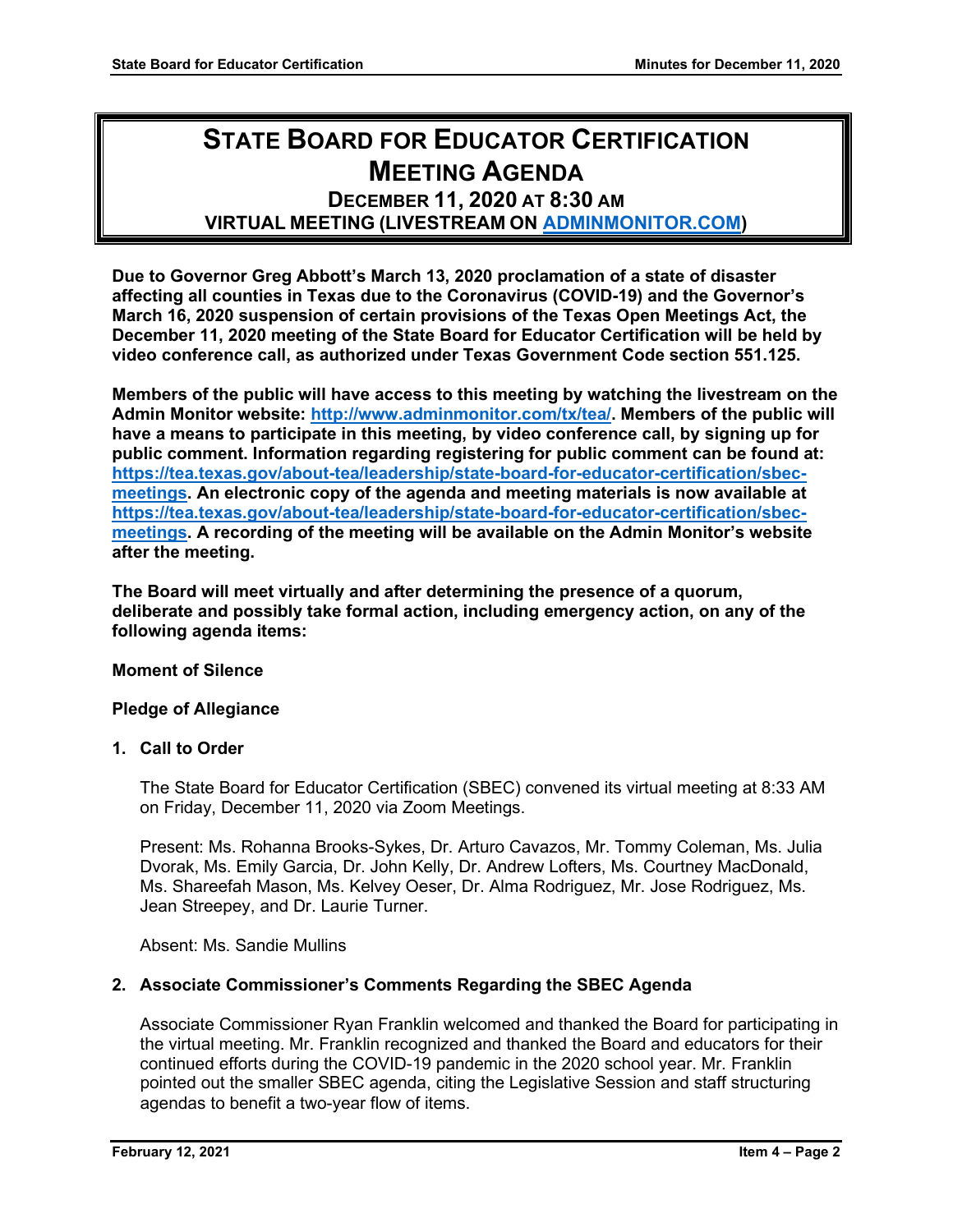## **3. Public Comment**

*The Board shall allocate up to thirty (30) minutes at the beginning of each regularly scheduled meeting of the full Board for public comment on non-agenda and consent agenda items. In accordance with SBEC Board Operating Policies and Procedures, late registration*  for providing oral or written comment will be accepted up to 30 minutes prior to the *beginning of the Board meeting.*

## **CONSENT AGENDA**

## **4. Consider and Take Appropriate Action on Request to Approve October 9, 2020 Board Meeting Minutes**

The October 9, 2020 meeting minutes were approved.

## **DISCUSSION AND ACTION**

## **5. Update on Divisions of Educator Leadership and Quality Department**

Ms. Cook presented updates on behalf of the division of Educator Certification and highlighted the number of certification and renewal applications processed during the fourth quarter months of June 2020 through August 2020.

Ms. McLoughlin presented updates on behalf of the division of Educator Standards and Testing. She explained that the Governor's waiver of certification exam requirements for issuance of probationary and intern certifications, due to the impact of COVID-19 on testing center availability, led to a marked decrease in the overall number of certification exams administered in 2020 as compared to 2019. She noted that TEA staff anticipate the decrease in exams delivered in 2020 leading to an increase in exams delivered in 2021, as candidates must meet the testing requirements waived in Spring 2020 for issuance of their standard certificate. She also noted that 2020 marked the implementation of multiple new exams.

Dr. Olofson presented data from the division of Educator Data and Preparation Program Management. He noted the decrease in the number of teachers earning an initial standard teaching certificate but many teachers earning a certificate available due to flexibility provided from COVID-related rule waivers. He also noted the decrease in certificate deactivations and certificate inventory updates.

Mr. Rodriguez presented updates from the division of Educator Investigations. He explained that, for the first half of FY20, cases on applicants and certified educators increased 15% from FY19. However, cases dropped significantly the second half of the year. There were notable decreases in allegations pertaining to violence in the classroom, inappropriate relationships with students, and drug and alcohol on campus. During FY20, the division also launched the Do Not Hire Registry and Misconduct Reporting portal, processed over 24,000 help desk tickets and phone calls, and delivered twenty training presentations to ESCs and stakeholders. Mr. Rodriguez answered a question relating to the increase in average time to complete a case; he explained that the time increased in FY20 due to the increase in cases in the preceding year.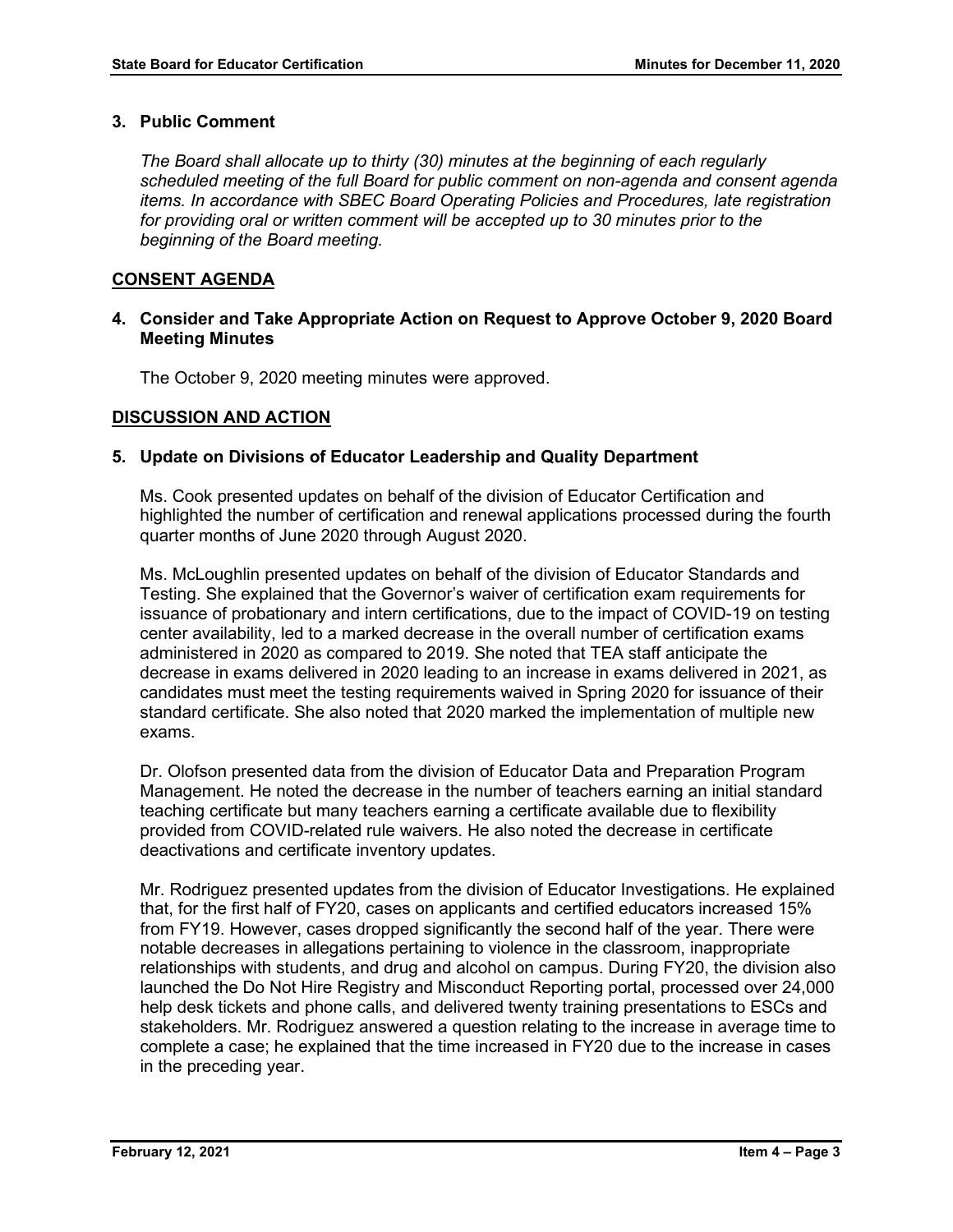Ms. Moriaty presented updates from the division of SBEC Enforcement. Ms. Moriaty pointed out that the division had seen an increase in cases opened and closed despite the headwinds caused by the pandemic. Ms. Moriaty also noted that contract abandonment cases were down significantly in the first quarter of FY21.

## **6. Consider and Take Appropriate Action on Proposed Amendment to 19 TAC Chapter 230, Professional Educator Preparation and Certification, Subchapter A, General Provisions, §230.1, Definitions**

Ms. McLoughlin presented this item to the Board. Ms. McLoughlin discussed the proposed amendments to 19 TAC Chapter 230. She noted that at the October 2020 SBEC meeting, the SBEC approved the extension of the edTPA pilot to provide flexibility and a longer runway for programs participating due to COVID-19. She explained that the proposed amendment to 230.1(17) would update the definition of *pilot exam* to extend the edTPA performance assessment pilot period with an updated SBEC review date of September 1, 2022. She noted that TEA staff would continue to provide support to the field and updates to the SBEC on edTPA pilot implementation throughout the third year of the pilot.

## **Motion and vote:**

*Motion was made by Dr. Kelly to approve the proposed amendment to 19 TAC Chapter 230, Professional Educator Preparation and Certification, Subchapter A, General Provisions, §230.1, Definitions, to be published as proposed in the Texas Register. Second was made by Ms. Brooks-Sykes, and the Board voted unanimously in favor of the motion.*

## **7. Consider and Take Appropriate Action on the 2019–2020 Continuing Approval Reviews of Educator Preparation Programs**

Dr. Jones presented this item to the Board. Dr. Jones explained that educator preparation programs are required to be reviewed every five years to ensure the program is in compliance with the current rules in the Texas Administrative Code (TAC). He indicated that 25 programs were reviewed as part of the 2019–2020 review cycle and 16 were presented to the board at the October  $4<sup>th</sup>$  meeting. Dr. Jones highlighted the eight remaining programs that were brought to the board with a recommendation to continue to operate for another five years. He also mentioned a ninth program to be addressed at the next agenda item.

## **Motion and vote:**

*Motion was made by Mr. Coleman to approve the programs as presented for a 5-year renewal of approval. Second was made by Ms. Dvorak, and the Board voted unanimously in favor of the motion.*

## **8. Consider and Take Appropriate Action on Agreed Order for ACT-RGV Alternative Certification Preparation Program**

Dr. Jones presented this item to the Board. Dr. Jones briefed the Board on the results of a five-year continuing approval review that was conducted on ACT-RGV alternative certification preparation program in January of 2020, at which time numerous discrepancies were identified. He reviewed the four conditions of the agreed board order the program needs to address by the final due date of January 31, 2021.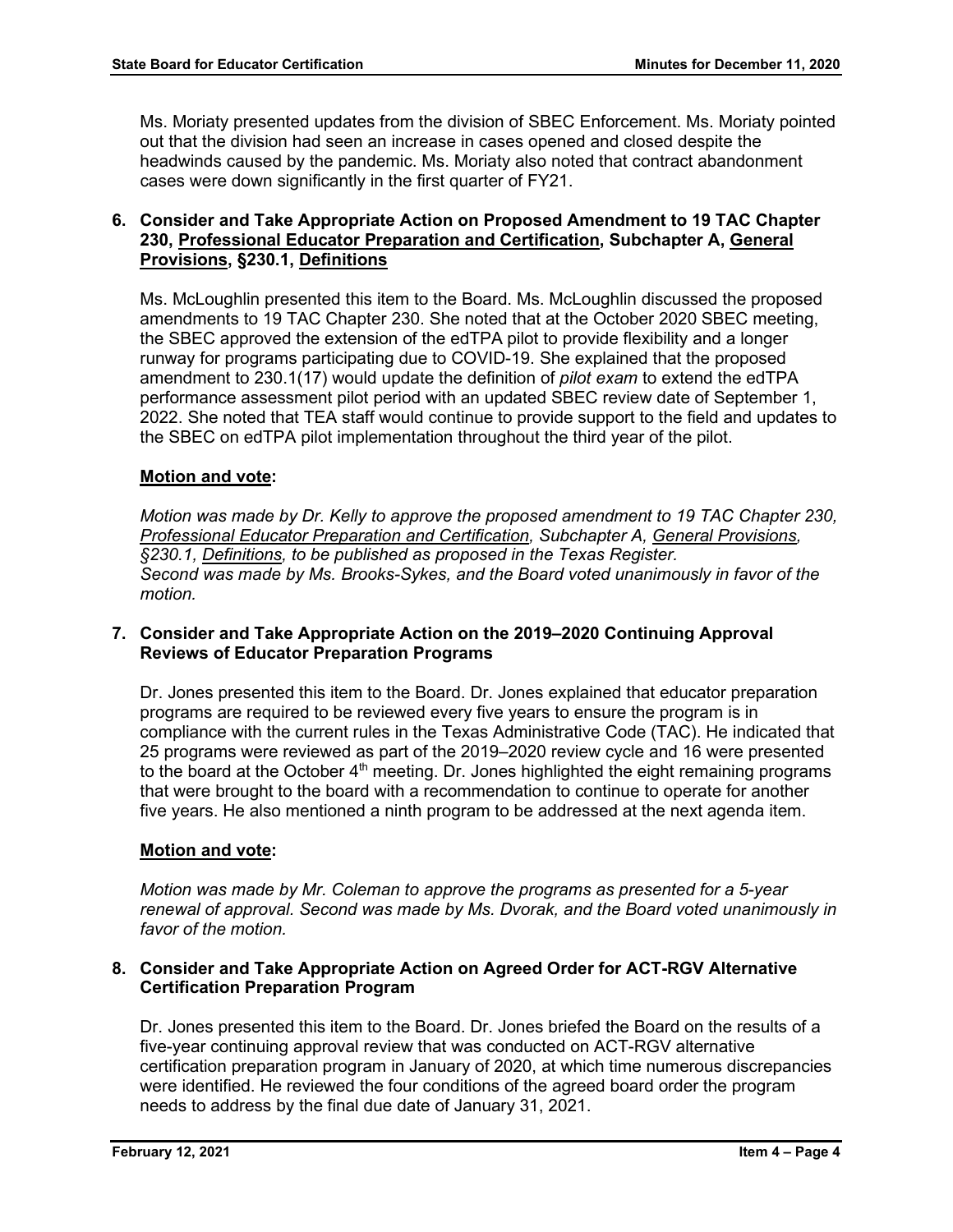Mr. Coleman expressed his gratitude for staff's use of the agreed order in the important work of the program reviews.

#### **Motion and vote:**

*Motion was made by Mr. Coleman to approve the agreed order for ACT-RGV alternative certification program as presented. Second was made by Dr. Turner, and the Board voted unanimously in favor of the motion.*

#### **DISCIPLINARY CASES**

- **9. Pending or Contemplated Litigation, including Disciplinary Cases**
- **A. Defaults**

## **No Answer Defaults**

1. In the Matter of Shauna Wells; Action to be taken: Consideration of Issuance of Default **Judgment** 

Staff recommendation: 1-year suspension

2. In the Matter of David Evans; Action to be taken: Consideration of Issuance of Default **Judgment** 

Staff recommendation: Permanent Revocation

3. In the Matter of Meagan Nicole Fillmore; Action to be taken: Consideration of Issuance of Default Judgment

Staff recommendation: Permanent Revocation

5. In the Matter of Adrian Rivas; Action to be taken: Consideration of Issuance of Default **Judament** 

Staff recommendation: Permanent Revocation

6. In the Matter of DeVante Fisher; Action to be taken: Consideration of Issuance of Default Judgment

Staff recommendation: Permanent Revocation

7. In the Matter of Sharon Denise Minor; Action to be taken: Consideration of Issuance of Default Judgment

Staff recommendation: Permanent Revocation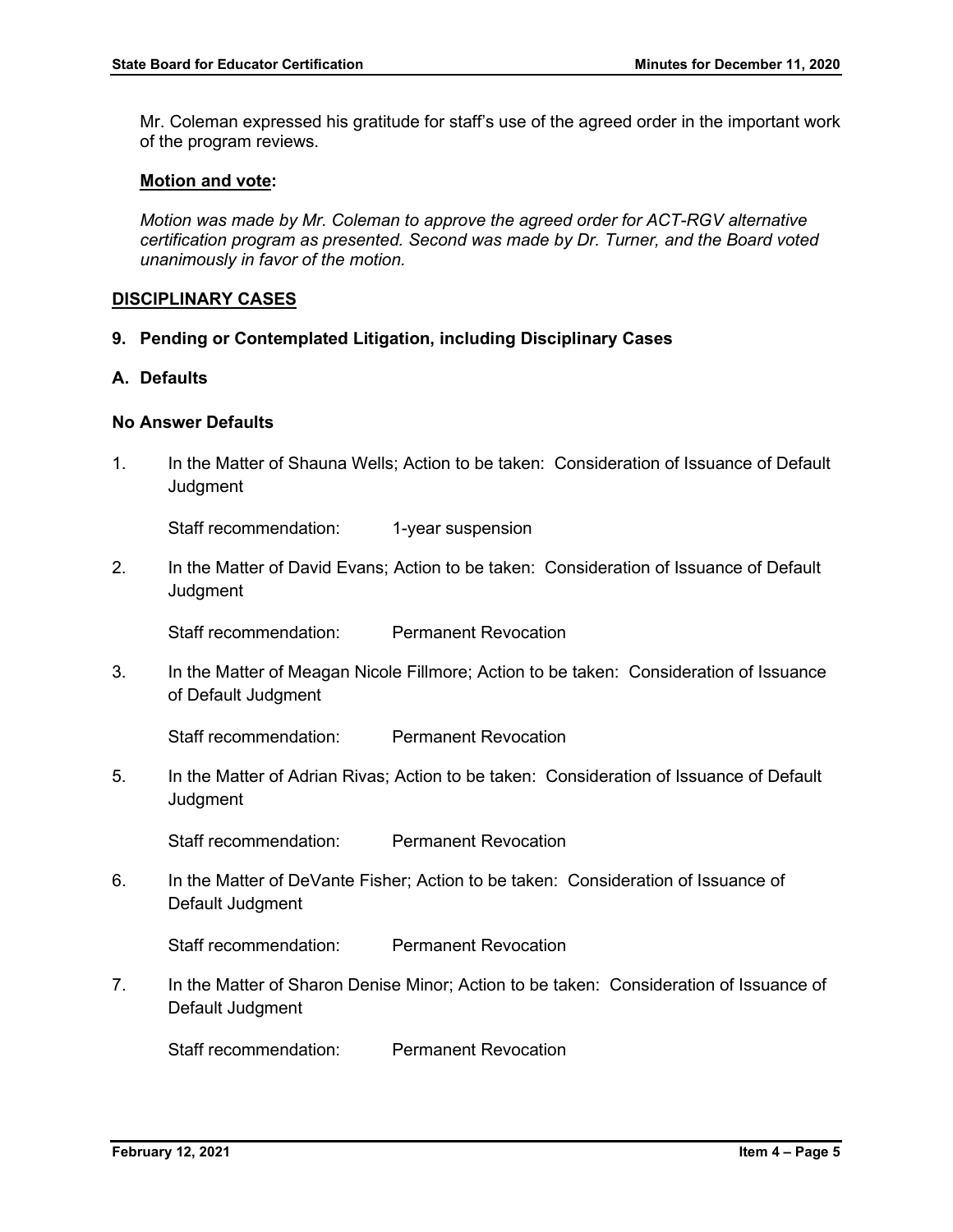8. In the Matter of Patricia Gail Stevens; Action to be taken: Consideration of Issuance of Default Judgment

Staff recommendation: Permanent Revocation

9. In the Matter of Tameka Lynn Watson; Action to be taken: Consideration of Issuance of Default Judgment

Staff recommendation: Permanent Revocation

10. In the Matter of Tarek Hanna; Action to be taken: Consideration of Issuance of Default **Judgment** 

Staff recommendation: Permanent Revocation

14. In the Matter of Clinton LaPrade Anderson; Action to be taken: Consideration of Issuance of Default Judgment

Staff recommendation: Revocation

15. In the Matter of Meredith Ann Bundy; Action to be taken: Consideration of Issuance of Default Judgment

Staff recommendation: Revocation

16. In the Matter of Alex DeLeon; Action to be taken: Consideration of Issuance of Default **Judgment** 

Staff recommendation: Revocation

18. In the Matter of Hollis Ashely McWilliams; Action to be taken: Consideration of Issuance of Default Judgment

Staff recommendation: Revocation

20. In the Matter of GeorgElla Clark; Action to be taken: Consideration of Issuance of Default Judgment

Staff recommendation: 7-year suspension and proof of successful completion of substance abuse treatment program

21. In the Matter of Lesa Lynn Guys; Action to be taken: Consideration of Issuance of Default Judgment

Staff recommendation: 7-year suspension and proof of successful completion of substance abuse treatment program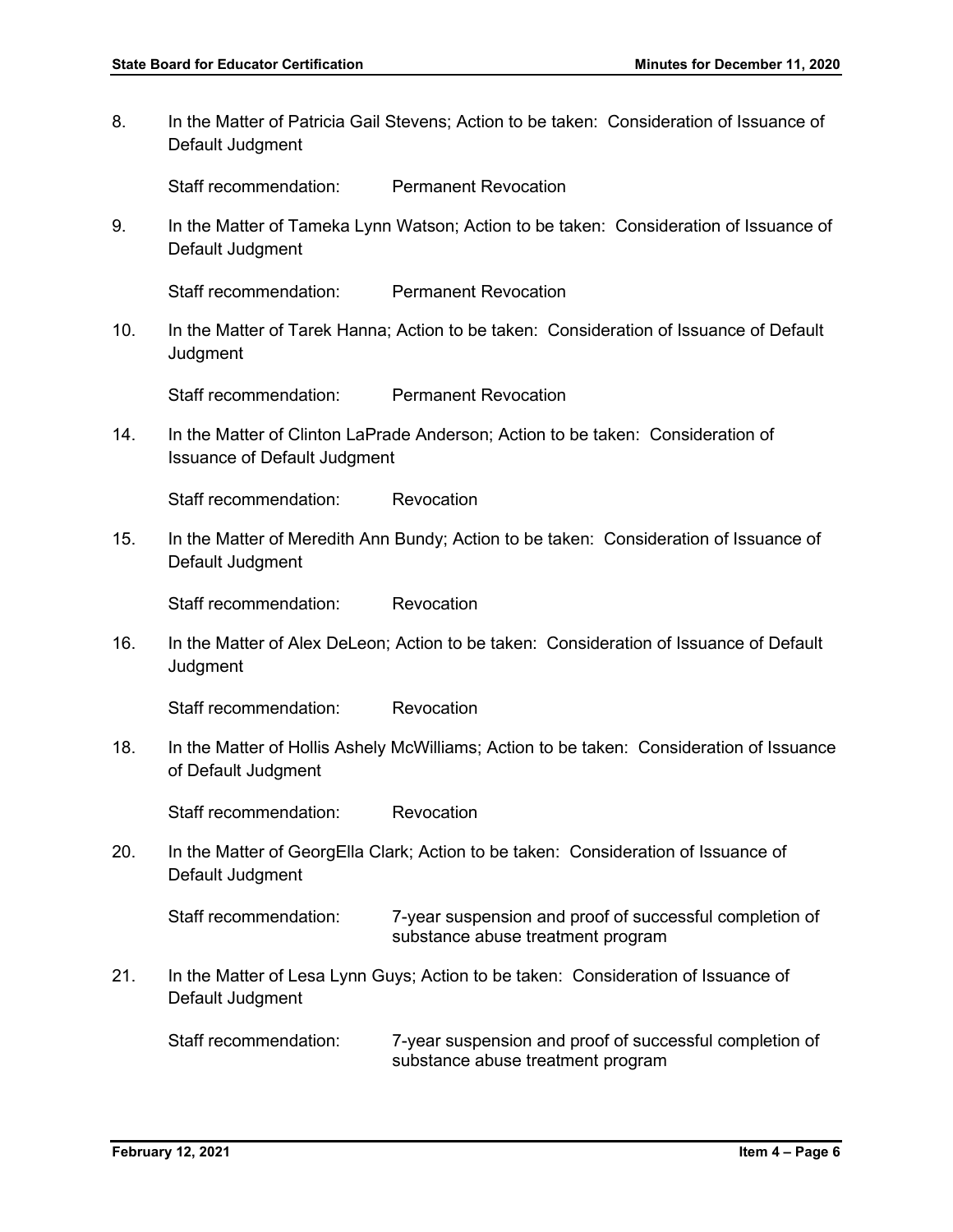| 22. | In the Matter of Edgar Alfonzo; Action to be taken: Consideration of Issuance of Default<br>Judgment           |                                                                                              |  |
|-----|----------------------------------------------------------------------------------------------------------------|----------------------------------------------------------------------------------------------|--|
|     | Staff recommendation:                                                                                          | 5-year suspension and proof of successful completion of<br>substance abuse treatment program |  |
| 23. | Default Judgment                                                                                               | In the Matter of Steffany L. Taylor; Action to be taken: Consideration of Issuance of        |  |
|     | Staff recommendation:                                                                                          | 5-year suspension and proof of successful completion of<br>substance abuse treatment program |  |
| 27. | Default Judgment                                                                                               | In the Matter of Jennifer Richardson; Action to be taken: Consideration of Issuance of       |  |
|     | Staff recommendation:                                                                                          | 3-year suspension and proof of successful completion of<br>substance abuse treatment program |  |
| 29. | In the Matter of Cactus Calderas; Action to be taken: Consideration of Issuance of<br>Default Judgment         |                                                                                              |  |
|     | Staff recommendation:                                                                                          | 2-year suspension and proof of successful completion of<br>substance abuse treatment program |  |
| 30. | In the Matter of Nicholas A. Makris; Action to be taken: Consideration of Issuance of<br>Default Judgment      |                                                                                              |  |
|     | Staff recommendation:                                                                                          | 2-year suspension and proof of successful completion of<br>substance abuse treatment program |  |
| 31. | In the Matter of Daniel Eduardo Martinez; Action to be taken: Consideration of Issuance<br>of Default Judgment |                                                                                              |  |
|     | Staff recommendation:                                                                                          | 2-year suspension and proof of successful completion of<br>substance abuse treatment program |  |
| 32. | In the Matter of Eli Myers; Action to be taken: Consideration of Issuance of Default<br>Judgment               |                                                                                              |  |
|     | Staff recommendation:                                                                                          | 2-year suspension and proof of successful completion of<br>substance abuse treatment program |  |
| 33. | In the Matter of Erin Pearson; Action to be taken: Consideration of Issuance of Default<br>Judgment            |                                                                                              |  |
|     | Staff recommendation:                                                                                          | 2-year suspension and proof of successful completion of<br>substance abuse treatment program |  |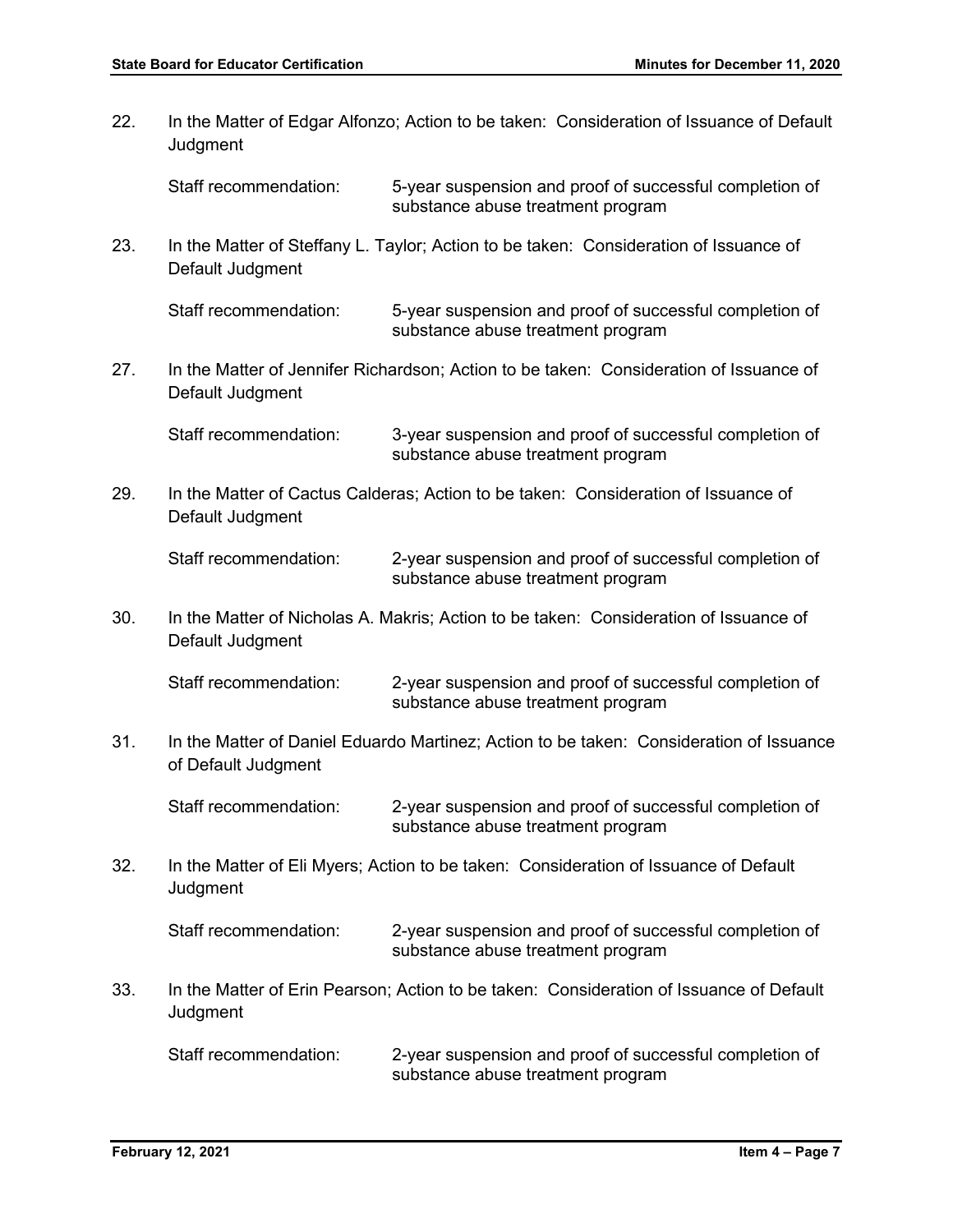34. In the Matter of Corey Dion Tice; Action to be taken: Consideration of Issuance of Default Judgment

Staff recommendation: 2-year suspension and proof of successful completion of substance abuse treatment program

35. In the Matter of Stephanie Anne Alvarez; Action to be taken: Consideration of Issuance of Default Judgment

Staff recommendation: Revocation

36. In the Matter of Ruby Delaine Humphries; Action to be taken: Consideration of Issuance of Default Judgment

Staff recommendation: 3-year suspension

#### **Motion and vote:**

*Motion was made by Ms. Brooks-Sykes to grant staff's request for issuance of default judgements on cases 1–36, as listed on the agenda, excluding cases numbered 4, 11, 12, 13, 17, 19, 24, 25, 26 and 28, and enter final orders consistent with staff's recommendations. Second was made by Dr. Turner, and the Board voted unanimously in favor of the motion.*

4. In the Matter of Rolando Francis Vasquez; Action to be taken: Consideration of Issuance of Default Judgment

Staff recommendation: Permanent Revocation

11. In the Matter of Brad H. Ruffin; Action to be taken: Consideration of Issuance of Default Judgment

Staff recommendation: Permanent Revocation

28. In the Matter of David Alton Cote; Action to be taken: Consideration of Issuance of Default Judgment

Staff recommendation: 2-year suspension and proof of successful completion of substance abuse treatment program

Ms. Mason recused herself from deliberations and voting.

#### **Motion and vote:**

*Motion was made by Dr. Kelly to grant staff's request for issuance of default judgements on cases numbered 4, 11, and 28, and enter final orders consistent with staff's recommendations. Second was made by Mr. Coleman, and the Board voted unanimously in favor of the motion.*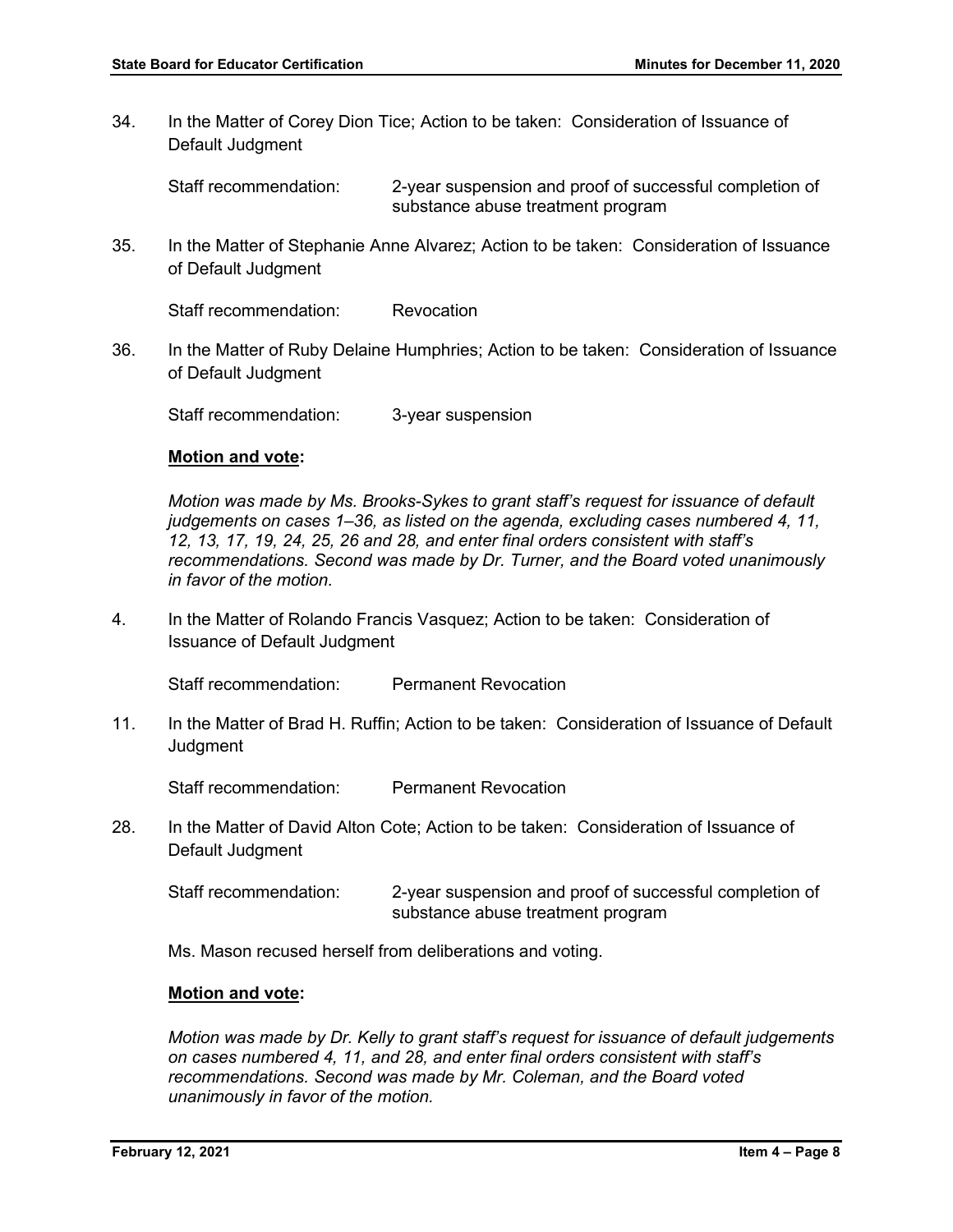17. In the Matter of Elias Alonso Hernandez; Action to be taken: Consideration of Issuance of Default Judgment

Staff recommendation: Revocation

19. In the Matter of Trisha Lee Valverde; Action to be taken: Consideration of Issuance of Default Judgment

Staff recommendation: Revocation

24. In the Matter of Juan Pablo Lopez; Action to be taken: Consideration of Issuance of Default Judgment

Staff recommendation: 3-year suspension and proof of successful completion of substance abuse treatment program

25. In the Matter of John Rollin Simmons; Action to be taken: Consideration of Issuance of Default Judgment

| Staff recommendation: | 3-year suspension and proof of successful completion of |
|-----------------------|---------------------------------------------------------|
|                       | substance abuse treatment program                       |

Dr. Rodriguez recused herself from deliberations.

#### **Motion and vote:**

*Motion was made by Dr. Kelly to grant staff's request for issuance of default judgements on cases numbered 17, 19, 24, and 25, and enter final orders consistent with staff's recommendations. Second was made by Mr. Coleman, and the Board voted unanimously in favor of the motion.*

12. In the Matter of Dennis Glen Crawford; Action to be taken: Consideration of Issuance of Default Judgment

Staff recommendation: 5-year suspension

#### **Motion and vote:**

*Motion was made by Mr. Coleman to grant staff's request for issuance of default judgements on case number 12, and a enter final order issuing a sanction of a 5-year suspension and submit evidence of a successful completion of a mental health evaluation by a licensed psychiatrist or psychologist finding that Respondent is suited to return to work as an educator. Second was made by Ms. Dvorak, and the Board voted in favor of the motion with Mr. Coleman, Ms. Dvorak, Dr. Kelly, Ms. Brooks-Sykes, Dr. Turner, Ms. Mason, and Ms. Streepey voting in favor of the motion and Mr. Rodriguez voting against the motion.*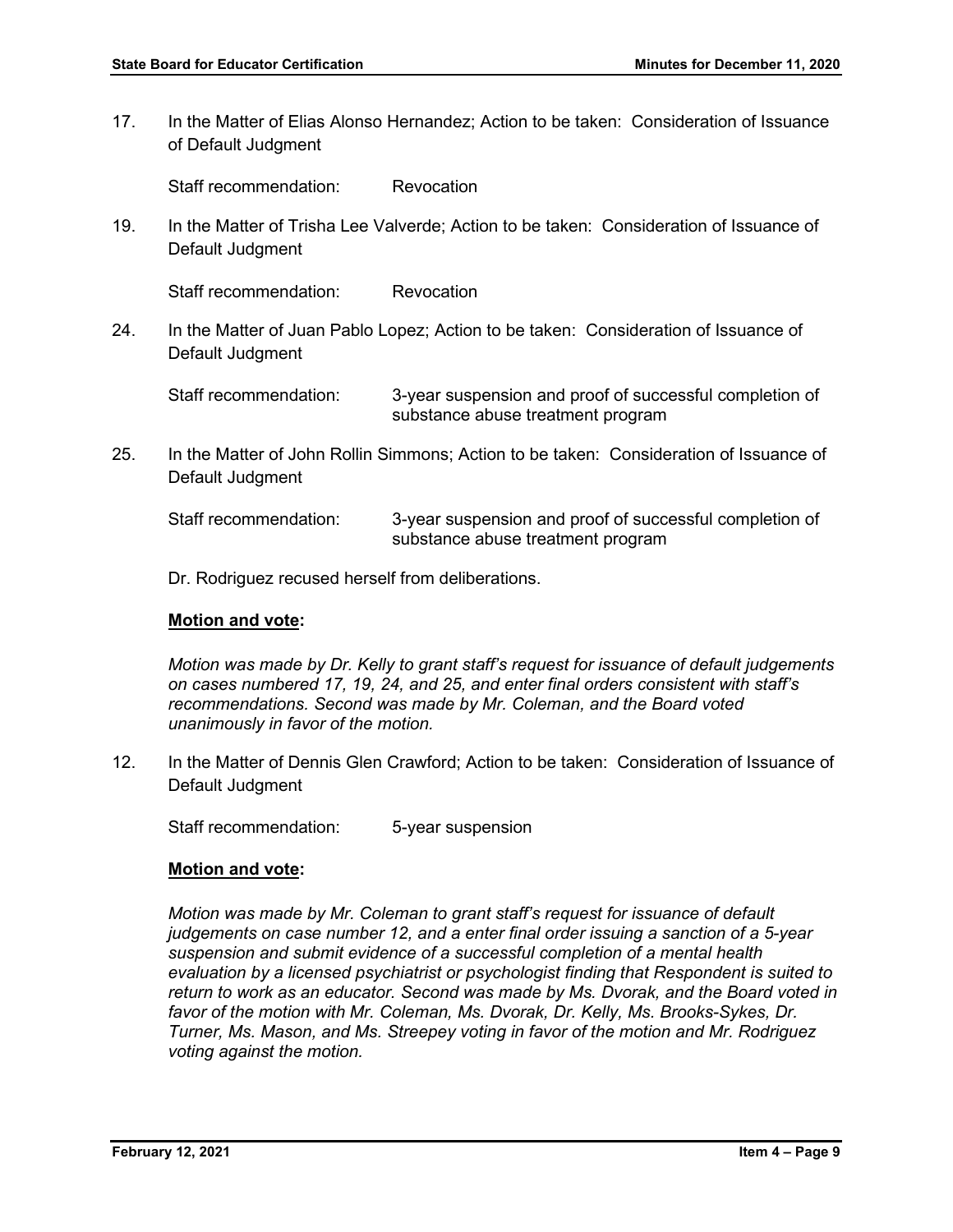13. In the Matter of Elizabeth Anne Valderas; Action to be taken: Consideration of Issuance of Default Judgment

Staff recommendation: 1-year suspension

## **Motion and vote:**

*Motion was made by Mr. Coleman to grant staff's request for issuance of default judgements on case number 13, and a enter final order issuing a sanction of a 1-year suspension and submit evidence of a successful completion of an anger management program. Second was made by Ms. Dvorak, and the Board voted unanimously in favor of the motion.*

26. In the Matter of Michael Schrader; Action to be taken: Consideration of Issuance of Default Judgment

| Staff recommendation: | 3-year suspension and proof of successful completion of |
|-----------------------|---------------------------------------------------------|
|                       | substance abuse treatment program                       |

#### **Motion and vote:**

*Motion was made by Dr. Kelly to grant staff's request for issuance of default judgements on case number 26, and a enter final order issuing a sanction of a 2-year suspension and successful completion of a substance abuse treatment program. Second was made by Mr. Rodriguez, and the Board voted unanimously in favor of the motion.*

#### **SOAH Defaults**

1. In the Matter of Victor Benito; Action to be taken: Consideration of Issuance of Default **Judgment** 

Staff recommendation: Permanent Revocation

2. In the Matter of Lori Lynn Adams; Action to be taken: Consideration of Issuance of Default Judgment

Staff recommendation: 1-year suspension

#### **Motion and vote:**

*Motion was made by Dr. Kelly to grant staff's request for issuance of SOAH default judgements numbered 1 and 2, and a enter final order consistent with Staff's recommendations. Second was made by Ms. Brooks-Sykes, and the Board voted unanimously in favor of the motion.*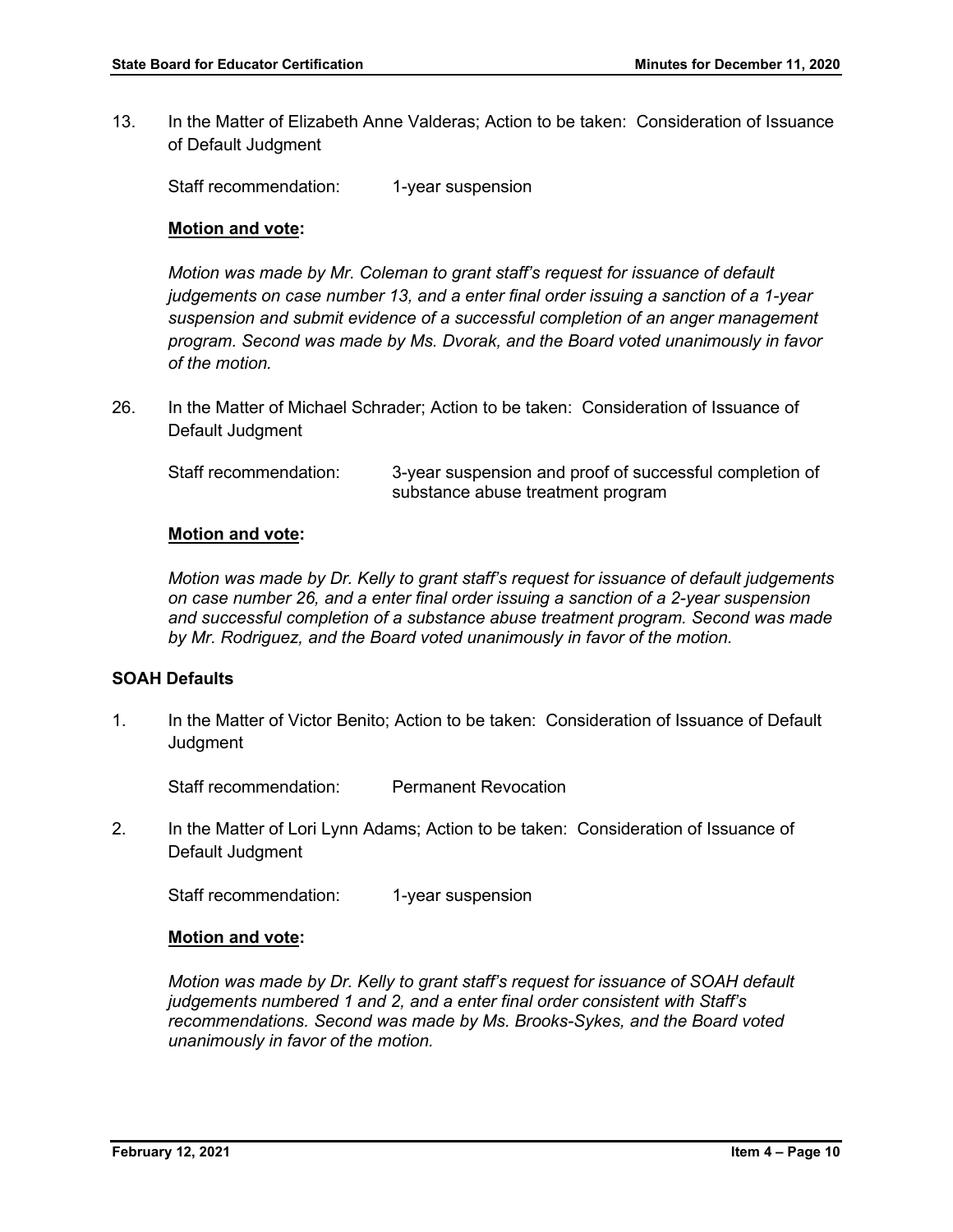#### **B. Contested Cases**

Proposals for Decision

1. Docket No. 701202935.EC, Texas Education Agency, Educator Leadership and Quality Division v. Eric Trevino; Action to be taken: Consideration of Proposal for Decision and Issuance of Final Order.

ALJ Recommendation: Permanent Revocation

Staff Recommendation: Accept ALJ recommendation

Mr. Hensley represented TEA staff. Respondent did not appear.

#### **Motion and vote:**

*Motion was made by Ms. Brooks-Sykes that the Board accept the Proposal for Decision and Issue a Final Order consistent with the ALJ's recommendation. Mr. Trevino's educator certificates should be permanently revoked. Second was made by Ms. Dvorak, and the Board votes unanimously in favor of the motion.* 

2. Docket No. 701203668.EC, Texas Education Agency, Educator Leadership and Quality Division v. Thomas Arthur Barger; Action to be taken: Consideration of Proposal for Decision and Issuance of Final Order.

ALJ Recommendation: 1-year suspension Staff Recommendation: Accept ALJ recommendation

Mr. Ybarra represented TEA staff. Respondent did not appear.

#### **Motion and vote:**

*Motion was made by Dr. Kelly that the Board adopt the Proposal for Decision including Findings of Fact Nos. 1–8 and Conclusions of Law Nos. 1–12. I move that the Board modify Conclusion of Law No. 13 as follows:*

*13. Mr. Barger's educator certification should be suspended for two (2) years and submit evidence of a mental health evaluation conducted by a licensed psychiatrist or psychologist finding that the respondent is suited to return to work as an educator.*

*This modification of the suspension to two (2) years is permissible pursuant to Texas Government Code Section 2001.058(e) and is necessary because Mr. Barger's actions were intentional and serious.* 

*This addition of a mental health evaluation is permissible pursuant to Texas Government Code Section 2001.058(e) and is necessary because Mr. Barger's actions reflect mental*  health concerns that pose a potential threat to the health and welfare of schoolchildren if *he were to be employed as an educator. Second was made by Ms. Streepey, and the*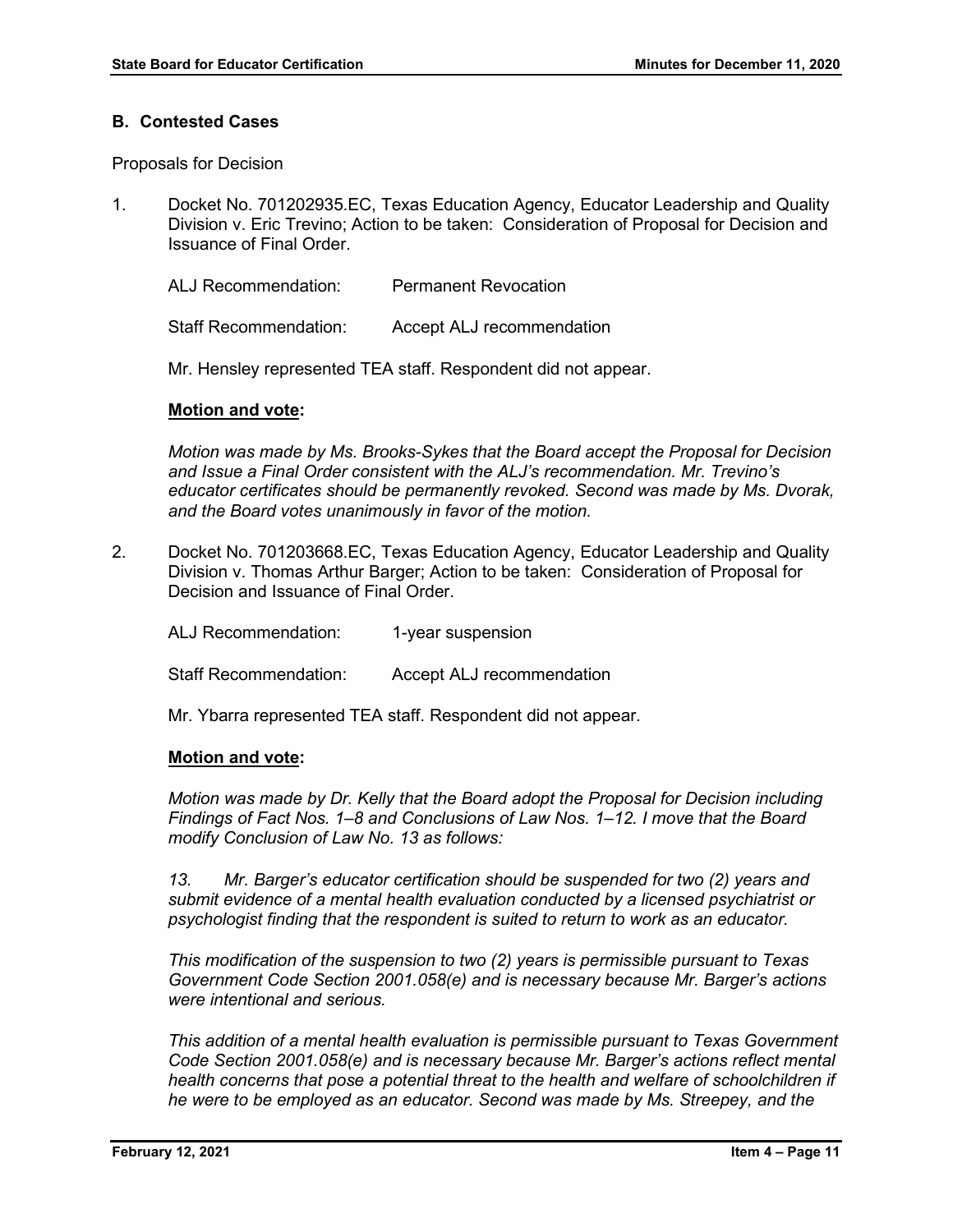*Board voted in favor of the motion with Mr. Coleman, Ms. Dvorak, Dr. Kelly, Ms. Brooks-Sykes, Mr. Rodriguez, Ms. Mason, and Ms. Streepey voting in favor of the motion and Dr. Turner voting against the motion.*

3. Docket No. 701202529.EC, Texas Education Agency, Educator Leadership and Quality Division v. Clifton Goins; Action to be taken: Consideration of Proposal for Decision and Issuance of Final Order.

ALJ Recommendation: No disciplinary action

Staff Recommendation: Accept ALJ recommendation

Mr. Crabtree represented TEA staff. Respondent was represented by Mr. Steven Goins. Parties waived oral argument.

#### **Motion and vote:**

*Motion was made by Ms. Brooks-Sykes that the Board accept the Proposal for Decision and Issue a Final Order consistent with the ALJ's recommendation. No disciplinary action should be taken against Mr. Goins's educator certificate. Second was made by Dr. Kelly, and the Board voted unanimously in favor of the motion.* 

4. Docket No. 701204016.EC, Texas Education Agency, Educator Leadership and Quality Division v. Danny Dixon; Action to be taken: Consideration of Proposal for Decision and Issuance of Final Order.

| <b>ALJ Recommendation:</b> | No disciplinary action |
|----------------------------|------------------------|
|----------------------------|------------------------|

Staff Recommendation: Accept ALJ recommendation

Mr. Crabtree represented TEA staff. Respondent was represented by Mr. Brim. Parties waived oral argument.

#### **Motion and vote:**

*Motion was made by Mr. Rodriguez that the Board accept the Proposal for Decision and Issue a Final Order consistent with the ALJ's recommendation. No disciplinary action should be taken against Mr. Dixon's educator certificate. Second was made by Dr. Turner, and the Board voted in favor of the motion with Mr. Coleman, Ms. Dvorak, Dr. Turner, Ms. Brooks-Sykes, Mr. Rodriguez, Ms. Mason, and Ms. Streepey voting in favor of the motion and Dr. Kelly voting against the motion.*

5. Docket No. 701204145.EC, Texas Education Agency, Educator Leadership and Quality Division v. Mona Sheryce Smith; Action to be taken: Consideration of Proposal for Decision and Issuance of Final Order.

ALJ Recommendation: 1-year suspension

Staff Recommendation: Accept ALJ recommendation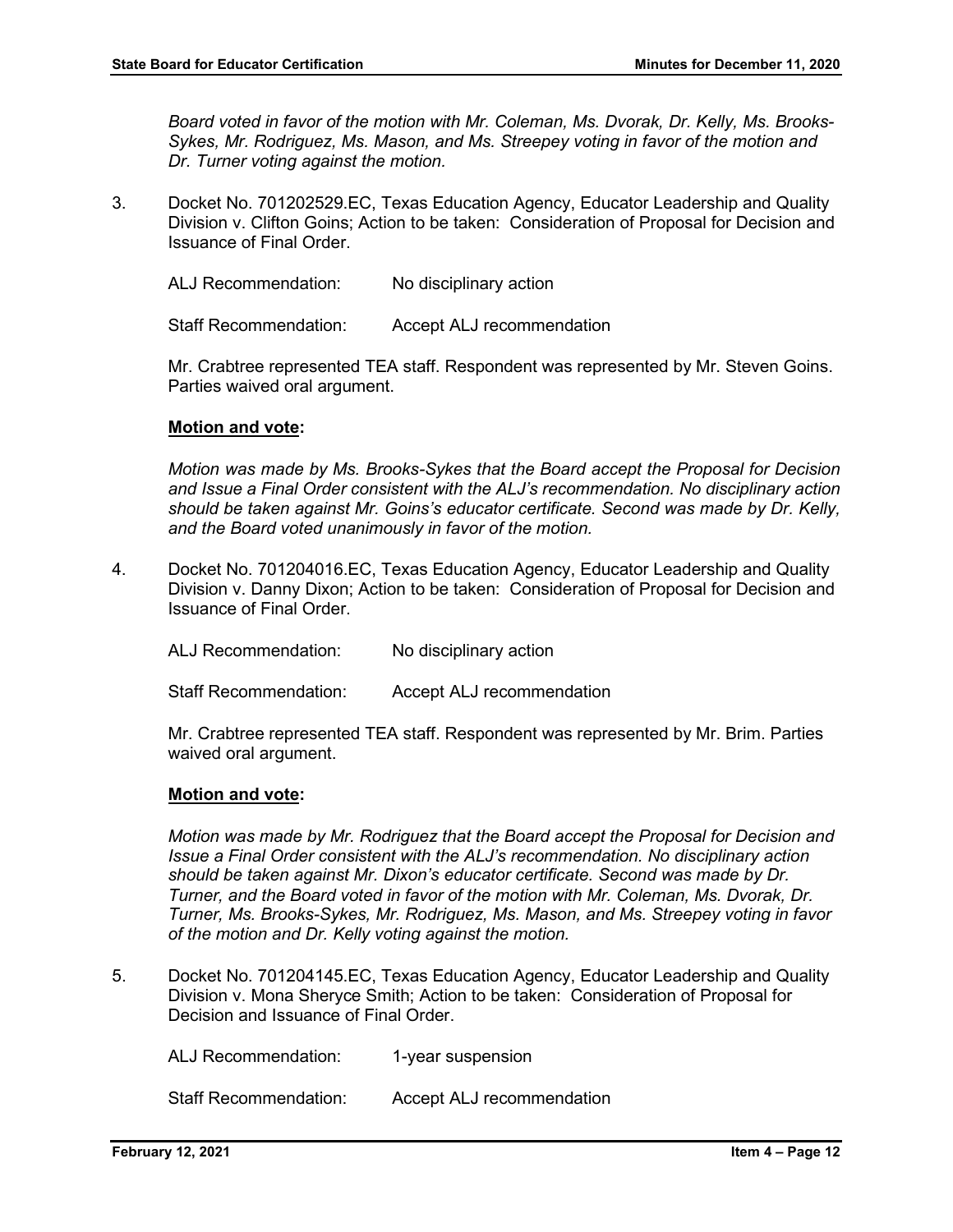Ms. Gokhale represented TEA staff. Respondent did not appear.

#### **Motion and vote:**

*Motion was made by Dr. Kelly that the Board accept the Proposal for Decision and Issue a Final Order consistent with the ALJ's recommendation. Ms. Smith's educator certificates should be suspended for one (1) year. Second was made by Mr. Coleman, and the Board voted unanimously in favor of the motion.* 

6. Docket No. 701210089.EC, Texas Education Agency, Educator Leadership and Quality Division v. Marco Lara; Action to be taken: Consideration of Proposal for Decision and Issuance of Final Order.

ALJ Recommendation: 1-year suspension Staff Recommendation: Accept ALJ recommendation

Ms. Gokhale represented TEA staff. Respondent did not appear.

#### **Motion and vote:**

*Motion was made by Dr. Kelly that the Board accept the Proposal for Decision and Issue a Final Order consistent with the ALJ's recommendation. Mr. Lara's educator certificates should be suspended for one (1) year. Second was made by Ms. Brooks-Sykes, and the Board voted unanimously in favor of the motion.* 

7. Docket No. 701204109.EC, Texas Education Agency, Educator Leadership and Quality Division v. Victoria Cox; Action to be taken: Consideration of Proposal for Decision and Issuance of Final Order.

ALJ Recommendation: No disciplinary action

Staff Recommendation: Accept ALJ recommendation

Mr. Duncan represented TEA staff. Respondent did not appear.

#### **Motion and vote:**

*Motion was made by Ms. Brooks-Sykes that the Board accept the Proposal for Decision and Issue a Final Order consistent with the ALJ's recommendation. No disciplinary action should be taken against Ms. Cox's educator certificate. Second was made by Dr. Turner, and the Board voted unanimously in favor of the motion.*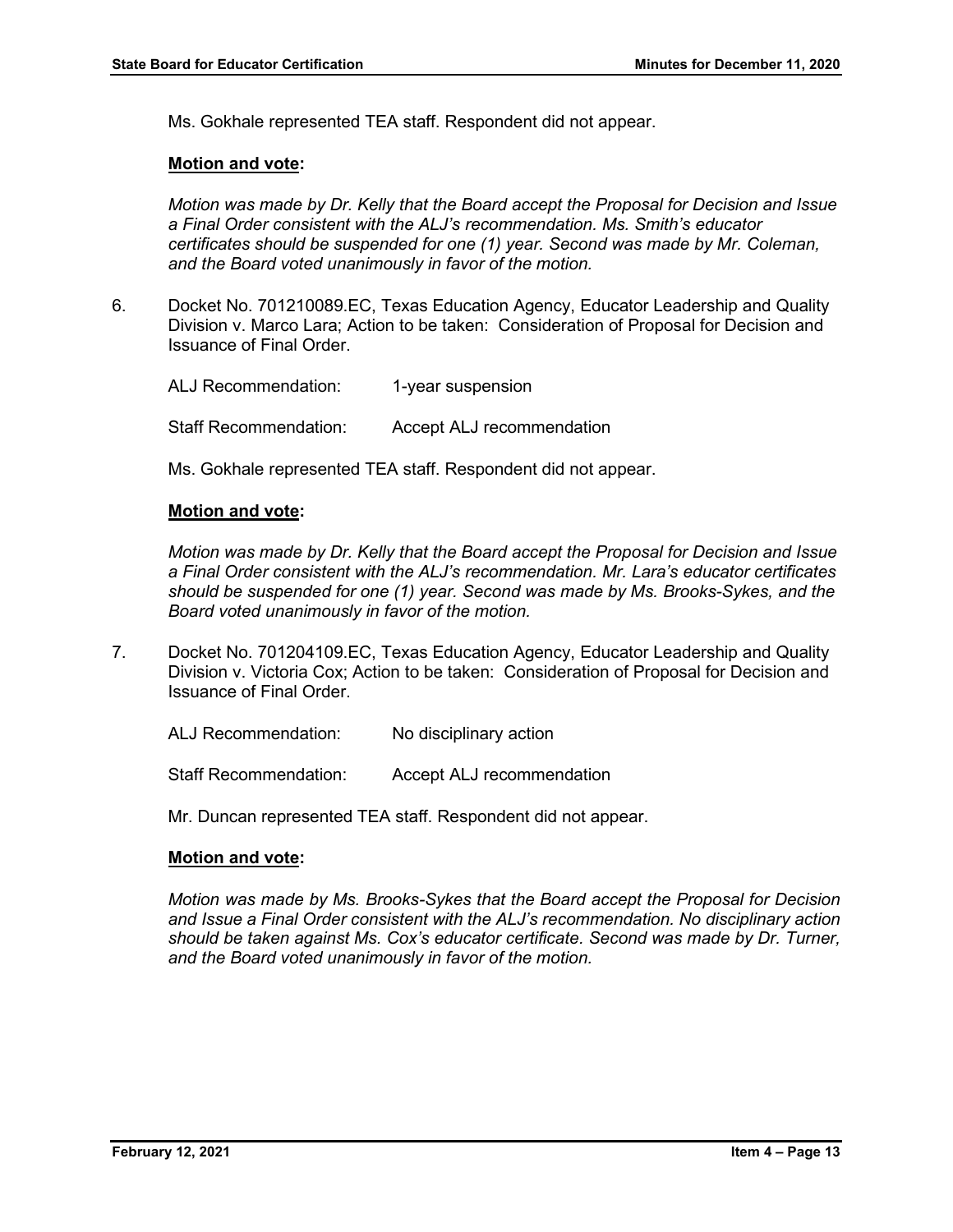## **C. Court Cases**

## *District Court Cases*

- 1. David Turner v. Texas Education Agency, Educator Certification and Standards Division; Cause No. D-1-GN-17-002298, In the 250<sup>th</sup> District Court of Travis County, Texas.
- 2. Bradley Keith Bowen v. Texas Education Agency, Educator Certification and Standards Division; Cause No. D-1-GN-18-004203, In the 98<sup>th</sup> District Court of Travis County, Texas.
- 3. Gilbert Salas v. Texas Education Agency, Educator Certification and Standards Division; Cause No. D-1-GN-19-008786, In the 345<sup>th</sup> District Court of Travis County, Texas.
- 4. David Demiglio v. Texas Education Agency, Educator Certification and Standards Division; Cause No. D-1-GN-20-001242, In the 459<sup>th</sup> District Court of Travis County, Texas.
- 5. Leo Joseph Tran v. Texas Education Agency, Educator Certification and Standards Division; Cause No. 03-18-00855-CV, In the Court of Appeals, Third District of Texas.

The SBEC recessed at 10:13 AM.

The SBEC reconvened at 10:23 AM.

## **DISCUSSION ONLY**

## **10. Discussion of Sam Houston State University T-TESS Pilot Study Update**

Dr. Stacey Edmonson and Dr. Christina Ellis with Sam Houston State University presented this item to the Board. They provided an update on their data collection progress along with the answers to three questions presented by the Board regarding the pilot study's goals, the role T-TESS would play in teacher certification, and the action they would ask SBEC to take in response to the findings from this pilot study. Finally, Drs. Edmonson and Ellis shared a timeline for their work, which will have final results available in Summer 2022. During Board discussion, Dr. Turner requested that TEA staff provide a list of EPPs who are participating in both the edTPA pilot and T-TESS pilot study. Board members also suggested that Drs. Edmonson and Ellis ensure that appraisers are appropriately trained, and that the assessment demonstrates sufficient interrater reliability. Board members also requested that Drs. Edmonson and Ellis review the role that external evaluators would play in this assessment so that the Board is assured that T-TESS scores are valid and reliable.

## **11. Discussion of edTPA Pilot Updates**

Ms. McLoughlin presented this item to the Board. Ms. McLoughlin began by providing a summary of proposed topics of discussion related to the edTPA pilot for the December 2020 and February and April 2021 SBEC meetings based upon questions and feedback from the Board at the October 2020 meeting. Ms. McLoughlin began by providing the Board with an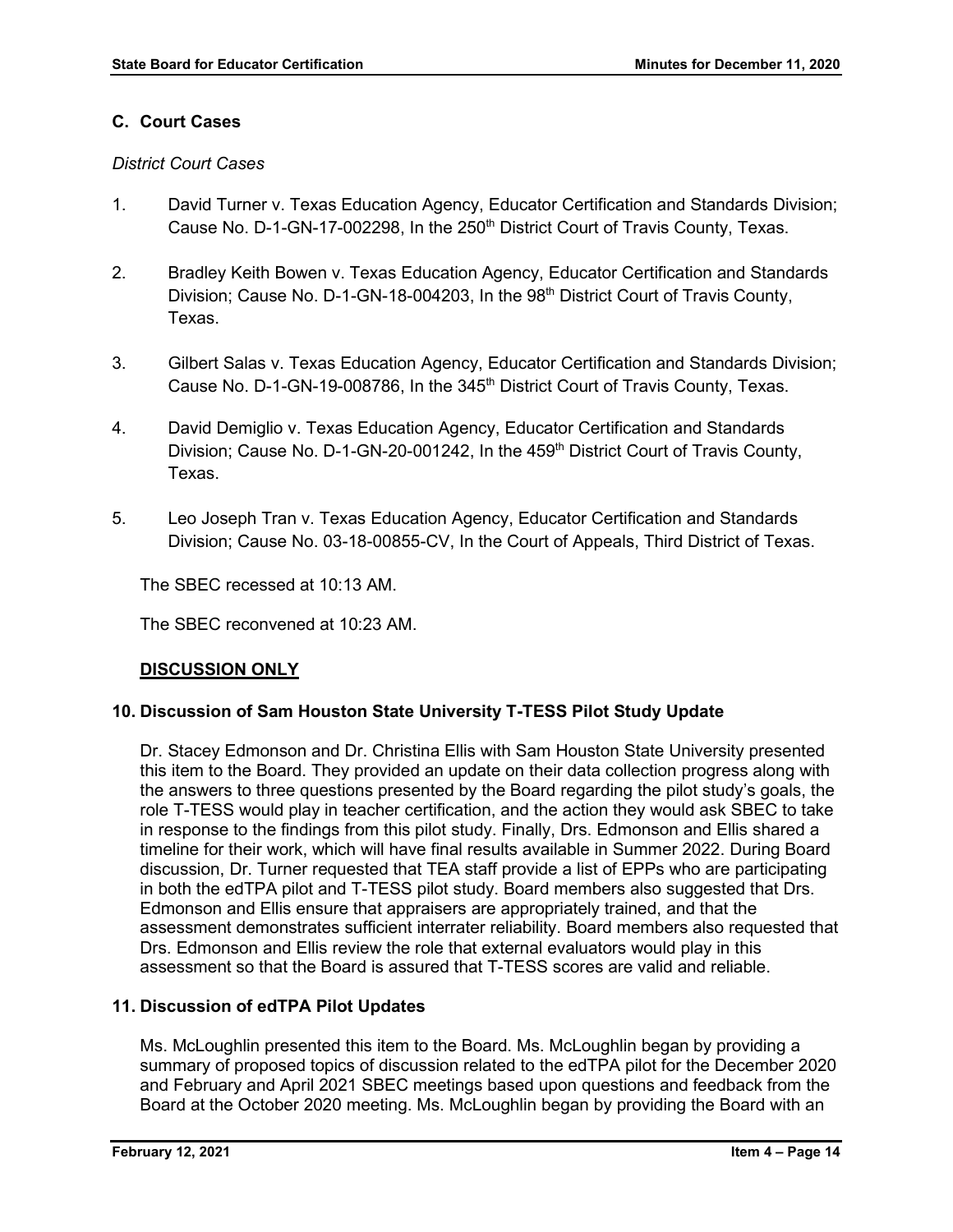overview of the edTPA portfolio tasks and the process a candidate engages in when completing an edTPA portfolio. She explained that the overview of the edTPA portfolio process would provide additional context as the Board reviewed the performance results from the edTPA Year One pilot. She then shared a summary of statewide edTPA pilot participation and performance data, including the final number of candidates who submitted edTPA portfolios, statewide candidate performance trends, and the action plan to support data-informed continuous improvement efforts during the second year of the edTPA pilot. Finally, Ms. McLoughlin provided an update on edTPA reimbursement processes, clarifying a question from Ms. Garcia at the October 2020 SBEC meeting.

Following, Ms. McLoughlin's presentation, Dr. Rodriguez reinforced the importance of district partnership in edTPA implementation and asked if that would be a continued focus of the pilot moving forward. Ms. McLoughlin confirmed that district partnerships had been a focus of edTPA pilot webinars throughout the Year Two pilot and would continue to be an area of focus moving forward. Ms. Streepey then inquired if the edTPA would be part of a program's evaluation. Ms. McLoughlin emphasized that the edTPA would be a component of an EPP's accountability if the SBEC determined that the edTPA should be implemented consequentially. Dr. Turner then stated that the SBEC has focused on implementing requirements to hold high expectations for teacher certification since she has been on the board and expressed appreciation for work that has been done with the edTPA pilot. Dr. Turner then asked if Texas was using Texas scorers to review candidate edTPA portfolios. Ms. McLoughlin shared that during the pilot period, Texas was using national edTPA scorers. Mr. Franklin reinforced that Texas could consider building a pool of Texas scorers if the SBEC chose to move forward with implementation of the edTPA. Finally, Ms. Garcia requested that TEA staff consider ways to continue to diversify the subject-area portfolio submissions during the edTPA pilot period.

## **12. Discussion of Certification Test Development Updates**

Ms. McLoughlin presented this item to the Board. She provided an update on communication shared with the field to date regarding the upcoming implementation of the House Bill 3 Science of Teaching Reading (STR) Exam mandate on January 1, 2021. Ms. McLoughlin also provided the Board with an update on educator preparation program submission of the STR Letter of Attestation, stating that all required educator preparation programs had submitted the letter by the deadline of December 1, 2020. In addition, Ms. McLoughlin provided an update on educator certification exam development, indicating that the next group of new certifications exams would launch on January 1, 2021 and that progress was being made in the development of the English Language Arts and Reading: 7–12 exam.

## **13. Discussion of Appointment of Advisory Committees for 19 TAC Chapter 239, Student Services Certificates**

Ms. Cook and Ms. McLoughlin presented this item to the Board. Ms. Cook explained that TEA staff would return at a future meeting to seek the Board's approval of school librarian and reading specialist educator standards advisory committees. Ms. Cook reminded the Board about public comments shared earlier in the year during the Chapter 239 rule review process about datedness of the standards for school librarian and reading specialist.

Ms. McLoughlin provided the Board with an overview of next steps to obtain nominations for two educator certification standards advisory committees to allow staff to receive focused